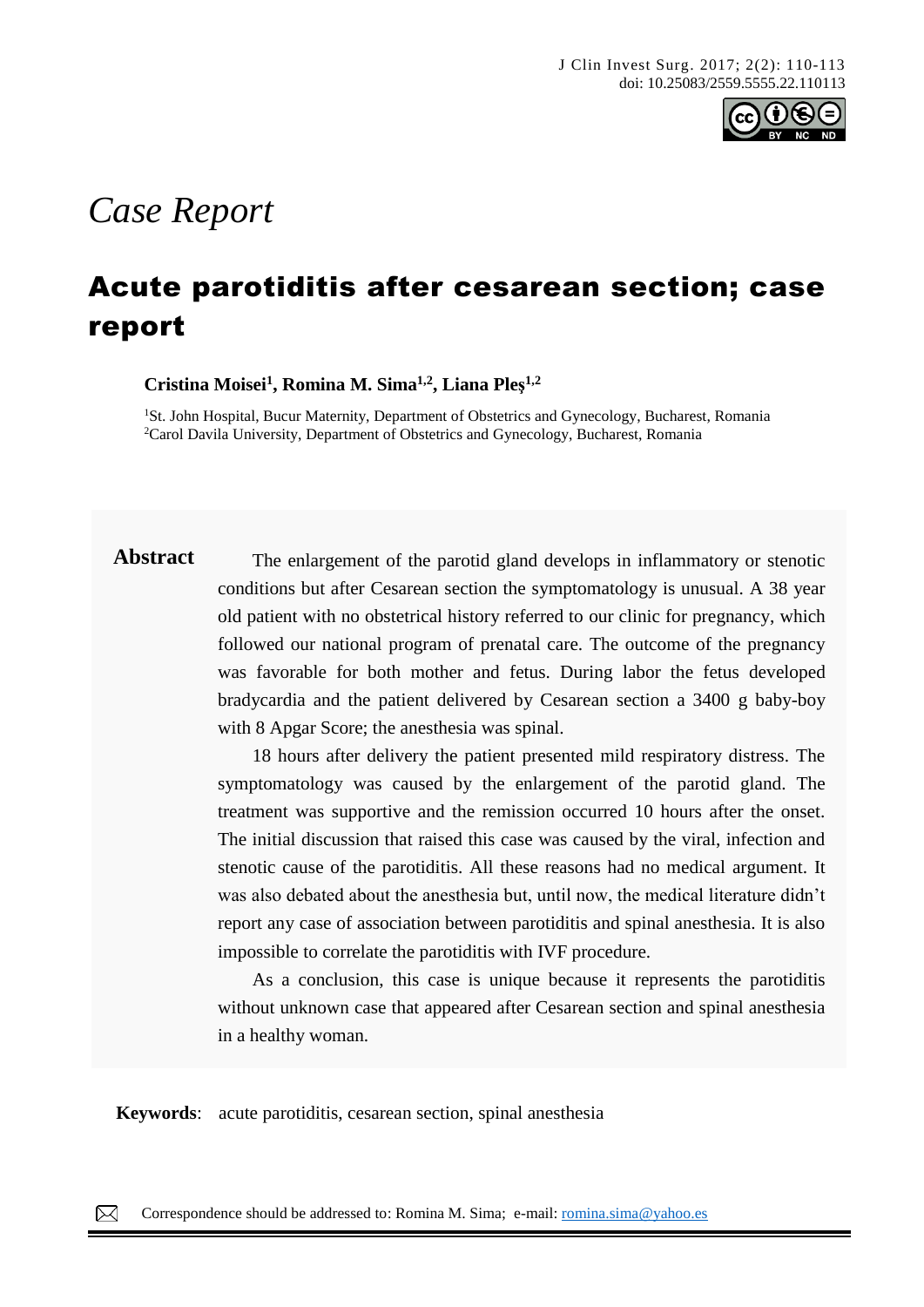## **Introduction**

The parotid gland is the largest of the major salivary glands. The parotid glands are situated on the anterior site of the external auditory canal, inferior to the zygomatic arch and superior to the mandibular angle. The salivary gland has 20 to 30 lymph nodes. The lymphatic drainage is from the ipsilateral side of the face and forehead, the auricular region and the external auditory canal (1). The enlargement of the parotid gland develops in inflammatory or stenotic conditions but after Cesarean section the symptomatology is unusual.



**Figure 1.** Clinical aspect

#### **Case presentation**

The patient CM, 38 years of age, referred to our clinic for pregnancy prenatal care. She had no obstetrical history (other pregnancy or abortion before). Due to poor ovarian reserve (Antimullerian Hormone 0.01) she obtained this pregnancy using ART procedures.

The patient underwent in vitro fertilization. The procedure had no complication. The pregnancy followed our national program of prenatal care. The biological findings were normal in the first trimester of pregnancy (hemoglobin lever, red blood count, renal

urinary evaluation, etc.). The first trimester ultrasound examination revealed no abnormal findings. The first trimester evaluation for trisomy 21, 13 and 18 was negative (combined test NT 2,4 mm and present nasal bone, no tricuspid valve regurgitation). The second trimester ultrasound scan also revealed a normal fetal anatomy. The outcome of the pregnancy was favorable for both mother and fetus. In the third trimester of pregnancy the obstetrical ultrasound revealed nuchal cord. During labor the fetus developed bradycardia and the patient delivered by Cesarean section a 3400 g baby-boy with 8 Apgar Score. The anesthesia was spinal. The fetal outcome was favorable.

The peculiarity of this case is the early postoperative maternal outcome. 18 hours after delivery the patient presented mild respiratory distress. The respiratory symptomatology was caused by the edema of the anterior cervical region. The clinical examination revealed bilateral enlarged parotid gland (Figure 1). The patient received antihistaminic and anti-inflammatory drugs to prevent glotic edema. The ENT examination confirmed the bilateral parotiditis but it couldn't reveal the cause. Antiurlian virus antibodies IgM were determined and were negative while IgG were positive excluding retrospectively an urlian ethiology of the parotid inflamation. The treatment was supportive and the remission occurred 10 hours after the onset. The initial discussion that raised this case was caused by the viral, infection and stenotic cause of the parotiditis. All these reasons had no argument. It was also debated about the anesthesia but, until now, the medical literature didn't report any case of association with between parotiditis and spinal anesthesia. It is also impossible to correlate the parotiditis with IVF procedure.

#### **Discussions**

and hepatic function evaluation, blood sugar level, main excretory duct for parotid gland. Saliva from the The parotid duct, named the Stensen's duct, is the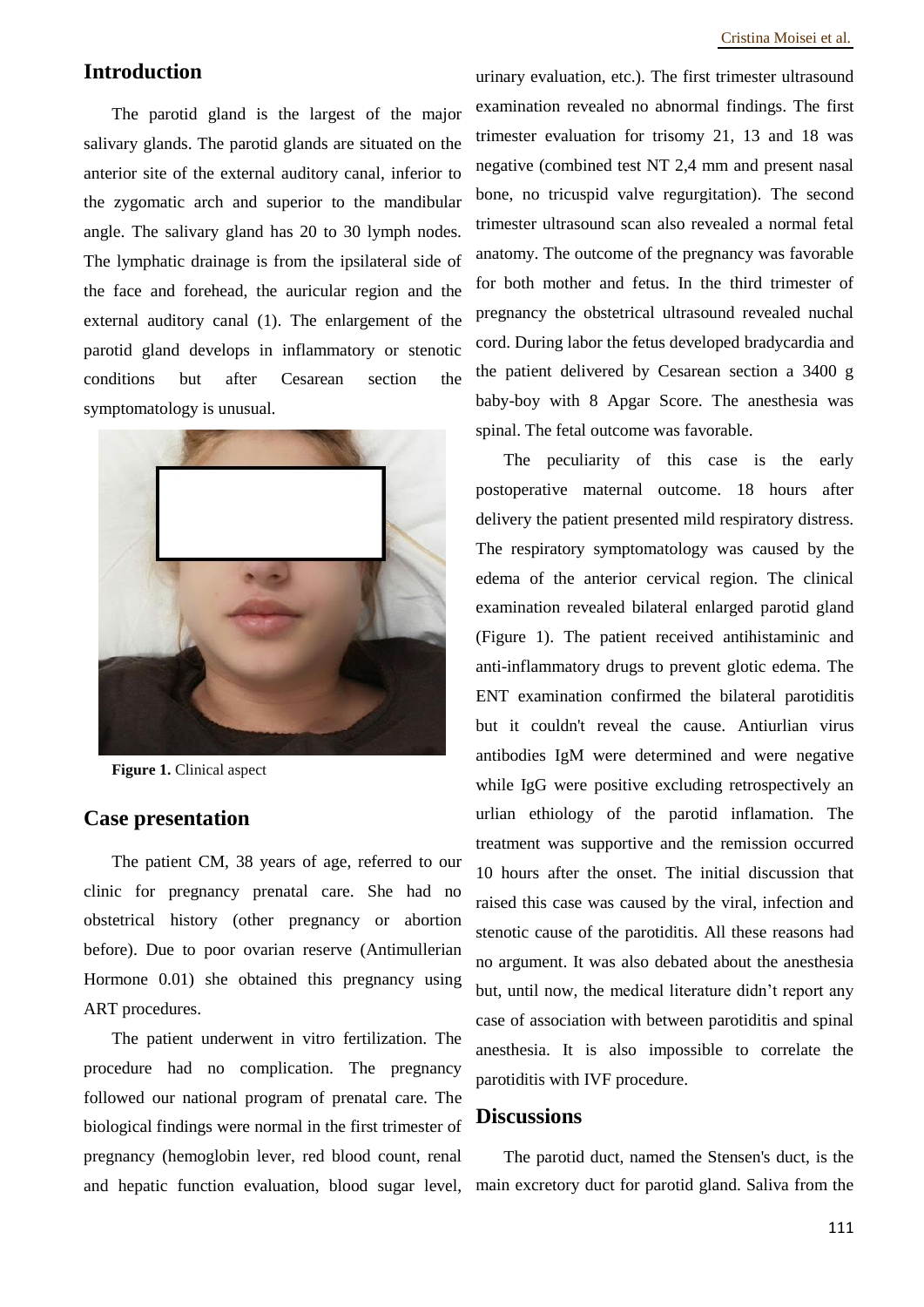parotid gland flows through the Stenon duct into the parotid duct. Clinicians should be able to recognize oral cavity in the region of the second maxillary molar. The mechanism of disrupting salivary flow through the parotid duct, such as anatomic anomaly, mass, sialolithiasis, stenosis or medications can cause parotiditis. Some of these obstruction can determine bacterial (acute suppurative parotiditis), viral (mumps), inflammatory (due to obstruction such as stone or duct stricture) and neoplastic complications (2, 3). If salivary stasis occurs then the retrograde seeding of the Stensen's duct by a mixed oral flora acute bacterial suppurative parotiditis may develop (4). If the embryogenic cysts infects, such as the first branchial cleft, suppuration of the parotid gland may also occur (5).

It was described that in the postoperative period suppurative parotiditis may occur in elderly patients who are intubated or dehydrated, but it may also be seen in outpatients (6). There were identified predisposing factors that include recent intensive teeth cleaning, salivary calculi with obstruction, malnutrition, neoplasm of the oral cavity anticholinergic drugs and drugs that reduce salivary flow (7).

A recent critical review of this topic concluded that only three drugs have been suggested as associated with the acute parotiditis: l-asparaginase, clozapine, and phenylbutazone. They have sufficient evidence to cause a direct relationship of ductus 2. obstruction (8). General anesthesia has long been identified as a very rare cause of acute parotiditis known as "anesthesia mumps". Even if this entity is generally bilateral (9, 10), there were some cases where it has been reported with unilateral 3. symptomatology (11). Moreover noinvasive critical care respiratory ventilation was described as causally linked to the development of acute parotiditis. It is due to transmission of positive pressure to the oral cavity causing obstruction of salivary flow through the

this possible complication of ventilation (12).

Many medical reports have suggested different methods to prevent the development of anesthesia mumps. There were proposed adaptive-shaped soft pads conservatively and changing the head and neck position to avoid mechanical occlusion of the parotid gland and ducts (13). According to this condition, careful consideration should be given to patients with predisposing conditions like a long operation time, premedication involving anticholinergics, prone position, obesity, and a history of parotid disease or trauma. In addition, anesthesiologists should be aware that anesthesia mumps can develop with usual face mask handling, and a gentle procedure is always required (14).

### **Conclusions**

The presented case is special because it represents the parotiditis without unknown etiology that appeared after Cesarean section and spinal anesthesia in a healthy woman.

#### **References**

1. Tan VE, Goh BS. Parotid abscess: a five-year review--clinical presentation, diagnosis and management. *J Laryngol Otol*. 2007; 121(9): 872- 9. PMID: 17112392,

<https://doi.org/10.1017/S0022215106004166>

Hernandez S, Busso C, Walvekar RR. Parotitis and Sialendoscopy of the Parotid Gland. *Otolaryngol Clin North Am*. 2016; 49(2): 381-93. PMID: 26912292,

#### <https://doi.org/10.1016/j.otc.2015.12.003>

3. Capaccio P, Gaffuri M, Pignataro L, Assandri F, Pereira P, Farronato G. Recurrent parotid swelling secondary to masseter muscle hypertrophy: a multidisciplinary diagnostic and therapeutic approach. *Cranio*. 2016; 34(6): 388-94. PMID: 26892838,